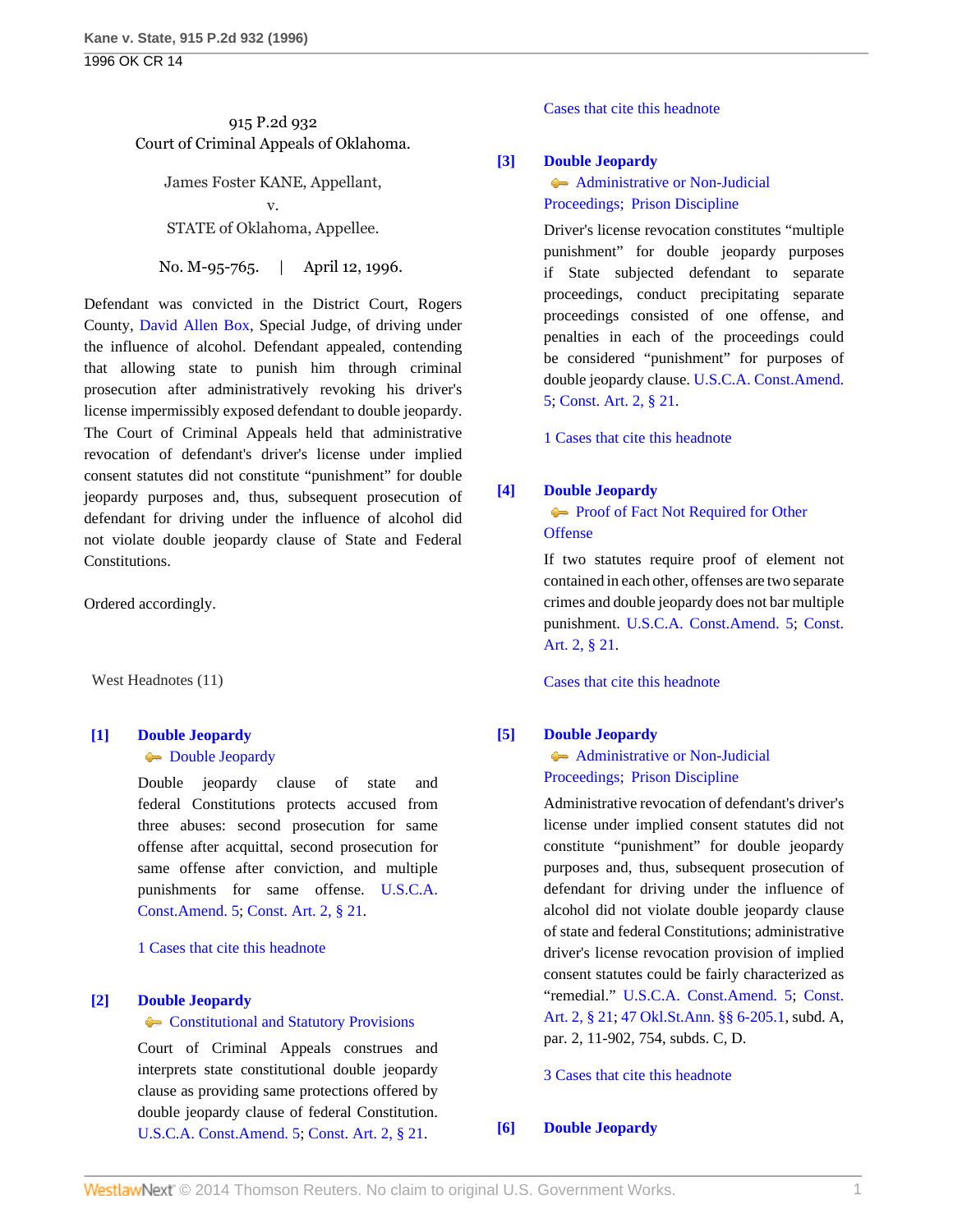# **[Administrative or Non-Judicial](http://www.westlaw.com/Browse/Home/KeyNumber/135Hk24/View.html?docGuid=I2f6135b3f57c11d9bf60c1d57ebc853e&originationContext=document&vr=3.0&rs=cblt1.0&transitionType=DocumentItem&contextData=(sc.Search))** [Proceedings; Prison Discipline](http://www.westlaw.com/Browse/Home/KeyNumber/135Hk24/View.html?docGuid=I2f6135b3f57c11d9bf60c1d57ebc853e&originationContext=document&vr=3.0&rs=cblt1.0&transitionType=DocumentItem&contextData=(sc.Search))

*[Halper](http://www.westlaw.com/Link/Document/FullText?findType=Y&serNum=1989072195&originationContext=document&vr=3.0&rs=cblt1.0&transitionType=DocumentItem&contextData=(sc.Search))* method of determining whether governmental exaction is remedial or punitive for double jeopardy purposes was inappropriate in determining whether nonmonetary civil penalty such as driver's license revocation was "punishment" for double jeopardy purposes. [U.S.C.A. Const.Amend. 5;](http://www.westlaw.com/Link/Document/FullText?findType=L&pubNum=1000546&cite=USCOAMENDV&originatingDoc=I2f6135b3f57c11d9bf60c1d57ebc853e&refType=LQ&originationContext=document&vr=3.0&rs=cblt1.0&transitionType=DocumentItem&contextData=(sc.Search)) [Const. Art. 2, § 21](http://www.westlaw.com/Link/Document/FullText?findType=L&pubNum=1000165&cite=OKCNART2S21&originatingDoc=I2f6135b3f57c11d9bf60c1d57ebc853e&refType=LQ&originationContext=document&vr=3.0&rs=cblt1.0&transitionType=DocumentItem&contextData=(sc.Search)).

[Cases that cite this headnote](http://www.westlaw.com/Link/RelatedInformation/DocHeadnoteLink?docGuid=I2f6135b3f57c11d9bf60c1d57ebc853e&headnoteId=199609333800620050118185437&originationContext=document&vr=3.0&rs=cblt1.0&transitionType=CitingReferences&contextData=(sc.Search))

#### <span id="page-1-0"></span>**[\[7\]](#page-4-1) [Double Jeopardy](http://www.westlaw.com/Browse/Home/KeyNumber/135H/View.html?docGuid=I2f6135b3f57c11d9bf60c1d57ebc853e&originationContext=document&vr=3.0&rs=cblt1.0&transitionType=DocumentItem&contextData=(sc.Search))**

**[Administrative or Non-Judicial](http://www.westlaw.com/Browse/Home/KeyNumber/135Hk24/View.html?docGuid=I2f6135b3f57c11d9bf60c1d57ebc853e&originationContext=document&vr=3.0&rs=cblt1.0&transitionType=DocumentItem&contextData=(sc.Search))** [Proceedings; Prison Discipline](http://www.westlaw.com/Browse/Home/KeyNumber/135Hk24/View.html?docGuid=I2f6135b3f57c11d9bf60c1d57ebc853e&originationContext=document&vr=3.0&rs=cblt1.0&transitionType=DocumentItem&contextData=(sc.Search))

To ascertain whether driver's license revocation was punitive for double jeopardy purposes, Court of Criminal Appeals had to look at purposes that revocation served, rather than effect of revocation on a defendant. [U.S.C.A.](http://www.westlaw.com/Link/Document/FullText?findType=L&pubNum=1000546&cite=USCOAMENDV&originatingDoc=I2f6135b3f57c11d9bf60c1d57ebc853e&refType=LQ&originationContext=document&vr=3.0&rs=cblt1.0&transitionType=DocumentItem&contextData=(sc.Search)) [Const.Amend. 5;](http://www.westlaw.com/Link/Document/FullText?findType=L&pubNum=1000546&cite=USCOAMENDV&originatingDoc=I2f6135b3f57c11d9bf60c1d57ebc853e&refType=LQ&originationContext=document&vr=3.0&rs=cblt1.0&transitionType=DocumentItem&contextData=(sc.Search)) [Const. Art. 2, § 21](http://www.westlaw.com/Link/Document/FullText?findType=L&pubNum=1000165&cite=OKCNART2S21&originatingDoc=I2f6135b3f57c11d9bf60c1d57ebc853e&refType=LQ&originationContext=document&vr=3.0&rs=cblt1.0&transitionType=DocumentItem&contextData=(sc.Search)).

[1 Cases that cite this headnote](http://www.westlaw.com/Link/RelatedInformation/DocHeadnoteLink?docGuid=I2f6135b3f57c11d9bf60c1d57ebc853e&headnoteId=199609333800720050118185437&originationContext=document&vr=3.0&rs=cblt1.0&transitionType=CitingReferences&contextData=(sc.Search))

#### <span id="page-1-1"></span>**[\[8\]](#page-4-2) [Double Jeopardy](http://www.westlaw.com/Browse/Home/KeyNumber/135H/View.html?docGuid=I2f6135b3f57c11d9bf60c1d57ebc853e&originationContext=document&vr=3.0&rs=cblt1.0&transitionType=DocumentItem&contextData=(sc.Search))**

**[Administrative or Non-Judicial](http://www.westlaw.com/Browse/Home/KeyNumber/135Hk24/View.html?docGuid=I2f6135b3f57c11d9bf60c1d57ebc853e&originationContext=document&vr=3.0&rs=cblt1.0&transitionType=DocumentItem&contextData=(sc.Search))** [Proceedings; Prison Discipline](http://www.westlaw.com/Browse/Home/KeyNumber/135Hk24/View.html?docGuid=I2f6135b3f57c11d9bf60c1d57ebc853e&originationContext=document&vr=3.0&rs=cblt1.0&transitionType=DocumentItem&contextData=(sc.Search))

To determine whether revocation of driver's license is punishment for double jeopardy purposes, one must review purposes the revocation serves; if revocation may be fairly characterized only as deterrent or as retribution, then it is "punishment," but if revocation may be fairly characterized as remedial, then it is not "punishment" for double jeopardy purposes. [U.S.C.A. Const.Amend. 5;](http://www.westlaw.com/Link/Document/FullText?findType=L&pubNum=1000546&cite=USCOAMENDV&originatingDoc=I2f6135b3f57c11d9bf60c1d57ebc853e&refType=LQ&originationContext=document&vr=3.0&rs=cblt1.0&transitionType=DocumentItem&contextData=(sc.Search)) [Const. Art. 2, § 21](http://www.westlaw.com/Link/Document/FullText?findType=L&pubNum=1000165&cite=OKCNART2S21&originatingDoc=I2f6135b3f57c11d9bf60c1d57ebc853e&refType=LQ&originationContext=document&vr=3.0&rs=cblt1.0&transitionType=DocumentItem&contextData=(sc.Search)).

[Cases that cite this headnote](http://www.westlaw.com/Link/RelatedInformation/DocHeadnoteLink?docGuid=I2f6135b3f57c11d9bf60c1d57ebc853e&headnoteId=199609333800820050118185437&originationContext=document&vr=3.0&rs=cblt1.0&transitionType=CitingReferences&contextData=(sc.Search))

### <span id="page-1-2"></span>**[\[9\]](#page-4-3) [Automobiles](http://www.westlaw.com/Browse/Home/KeyNumber/48A/View.html?docGuid=I2f6135b3f57c11d9bf60c1d57ebc853e&originationContext=document&vr=3.0&rs=cblt1.0&transitionType=DocumentItem&contextData=(sc.Search))**

# **Compared Exercise** and Registration

Operation of motor vehicle on public highway is not a natural, absolute right but, rather, a conditional privilege which may be granted, suspended, or revoked under police power of state.

[1 Cases that cite this headnote](http://www.westlaw.com/Link/RelatedInformation/DocHeadnoteLink?docGuid=I2f6135b3f57c11d9bf60c1d57ebc853e&headnoteId=199609333800920050118185437&originationContext=document&vr=3.0&rs=cblt1.0&transitionType=CitingReferences&contextData=(sc.Search))

#### <span id="page-1-3"></span>**[\[10\]](#page-4-4) [Automobiles](http://www.westlaw.com/Browse/Home/KeyNumber/48A/View.html?docGuid=I2f6135b3f57c11d9bf60c1d57ebc853e&originationContext=document&vr=3.0&rs=cblt1.0&transitionType=DocumentItem&contextData=(sc.Search))**

**Comparison** [License and Registration](http://www.westlaw.com/Browse/Home/KeyNumber/48Ak135/View.html?docGuid=I2f6135b3f57c11d9bf60c1d57ebc853e&originationContext=document&vr=3.0&rs=cblt1.0&transitionType=DocumentItem&contextData=(sc.Search))

Driver's license is not a contract or a property right.

[Cases that cite this headnote](http://www.westlaw.com/Link/RelatedInformation/DocHeadnoteLink?docGuid=I2f6135b3f57c11d9bf60c1d57ebc853e&headnoteId=199609333801020050118185437&originationContext=document&vr=3.0&rs=cblt1.0&transitionType=CitingReferences&contextData=(sc.Search))

#### <span id="page-1-4"></span>**[\[11\]](#page-4-5) [Automobiles](http://www.westlaw.com/Browse/Home/KeyNumber/48A/View.html?docGuid=I2f6135b3f57c11d9bf60c1d57ebc853e&originationContext=document&vr=3.0&rs=cblt1.0&transitionType=DocumentItem&contextData=(sc.Search))**

**Compared Exercise** and Registration

#### **[Automobiles](http://www.westlaw.com/Browse/Home/KeyNumber/48A/View.html?docGuid=I2f6135b3f57c11d9bf60c1d57ebc853e&originationContext=document&vr=3.0&rs=cblt1.0&transitionType=DocumentItem&contextData=(sc.Search))**

**[Eligibility for License](http://www.westlaw.com/Browse/Home/KeyNumber/48Ak138/View.html?docGuid=I2f6135b3f57c11d9bf60c1d57ebc853e&originationContext=document&vr=3.0&rs=cblt1.0&transitionType=DocumentItem&contextData=(sc.Search))** 

Driver's license privilege is granted to those who are qualified, who comply with reasonable police power requirements in interest of public safety and welfare, and is withheld from those who do not.

[1 Cases that cite this headnote](http://www.westlaw.com/Link/RelatedInformation/DocHeadnoteLink?docGuid=I2f6135b3f57c11d9bf60c1d57ebc853e&headnoteId=199609333801120050118185437&originationContext=document&vr=3.0&rs=cblt1.0&transitionType=CitingReferences&contextData=(sc.Search))

**\*933 -----**

**Opinion**

#### <span id="page-1-7"></span><span id="page-1-6"></span><span id="page-1-5"></span>*ACCELERATED DOCKET ORDER*

Appellant, James Foster Kane, was convicted of one count of misdemeanor Driving Under the Influence of Alcohol (hereinafter DUI) ([47 O.S.Supp.1993, § 11-902\)](http://www.westlaw.com/Link/Document/FullText?findType=L&pubNum=1000165&cite=OKSTT47S11-902&originatingDoc=I2f6135b3f57c11d9bf60c1d57ebc853e&refType=LQ&originationContext=document&vr=3.0&rs=cblt1.0&transitionType=DocumentItem&contextData=(sc.Search)) in a nonjury trial in the District Court of Rogers County, Case No. CM-94-272, the Honorable David Allen Box, Special Judge, presiding. The trial court found there was sufficient evidence for a finding of guilt, but deferred that finding for one year until February 3, [1](#page-5-0)996.<sup>1</sup> The trial court ordered Appellant to pay a \$500.00 fine, \$250.00 in court costs, to attend DUI school and a Victim Impact Panel and to spend thirty (30) days in the Rogers County Jail.<sup>[2](#page-5-1)</sup> From this Judgment and Sentence, Appellant appeals.<sup>[3](#page-5-2)</sup>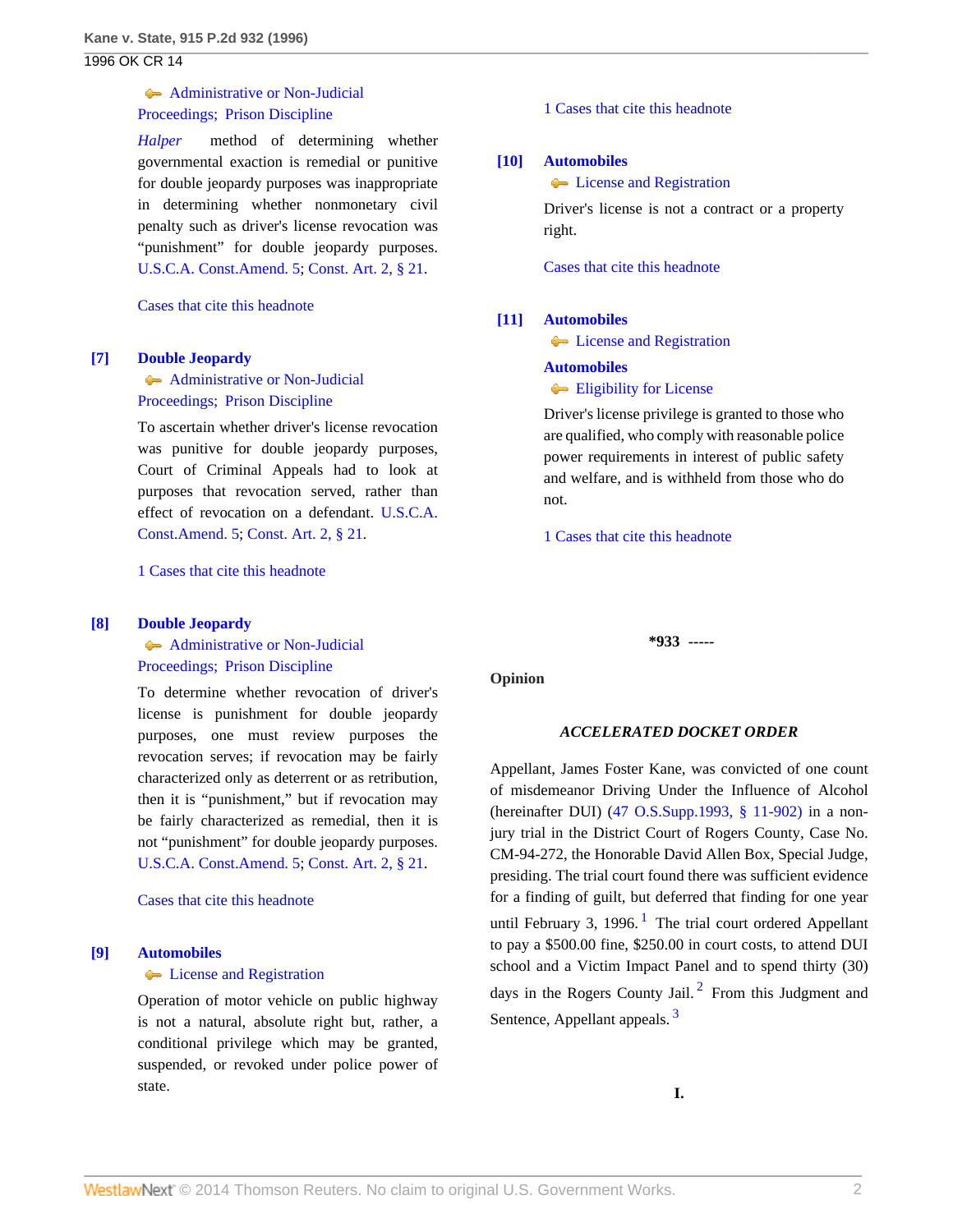On May 29, 1994 at approximately 11:25 a.m. Officer Choate arrested Appellant after Appellant was involved in an automobile accident. Officer Choate noted a strong odor of alcohol on Appellant's breath and that Appellant had blood shot eyes and slurred speech. According to the Official Oklahoma Traffic Collision Report, Appellant had a 0.13% breath alcohol concentration. [4](#page-5-3)

# <span id="page-2-2"></span>**II.**

This Court is asked to decide whether allowing the State to punish Appellant through criminal prosecution for DUI after administratively revoking his driver's license results in multiple punishment thereby exposing Appellant to double jeopardy. We **\*934** find double jeopardy is not implicated by this process because an administrative driver's license revocation procedure pursuant to the implied consent statutes [\(47 O.S.1991, §§ 751](http://www.westlaw.com/Link/Document/FullText?findType=L&pubNum=1000165&cite=OKSTT47S751&originatingDoc=I2f6135b3f57c11d9bf60c1d57ebc853e&refType=LQ&originationContext=document&vr=3.0&rs=cblt1.0&transitionType=DocumentItem&contextData=(sc.Search))[-761\)](http://www.westlaw.com/Link/Document/FullText?findType=L&pubNum=1000165&cite=OKSTT47S761&originatingDoc=I2f6135b3f57c11d9bf60c1d57ebc853e&refType=LQ&originationContext=document&vr=3.0&rs=cblt1.0&transitionType=DocumentItem&contextData=(sc.Search)) does not constitute "punishment" for purposes of the Double Jeopardy Clause. *[Price v. Reed,](http://www.westlaw.com/Link/Document/FullText?findType=Y&serNum=1986135885&pubNum=661&fi=co_pp_sp_661_1259&originationContext=document&vr=3.0&rs=cblt1.0&transitionType=DocumentItem&contextData=(sc.Search)#co_pp_sp_661_1259)* [725 P.2d 1254, 1259 \(Okl.1986\)](http://www.westlaw.com/Link/Document/FullText?findType=Y&serNum=1986135885&pubNum=661&fi=co_pp_sp_661_1259&originationContext=document&vr=3.0&rs=cblt1.0&transitionType=DocumentItem&contextData=(sc.Search)#co_pp_sp_661_1259) (holding administrative revocation procedure does not constitute "punishment" for purposes of the Double Jeopardy Clause).

Appellant was arrested on May 29, 1994, in Rogers County on suspicion of driving while under the influence of alcohol. Appellant voluntarily submitted to a breath test which showed the alcohol concentration in his blood was 0.13% which is above the legal limit of 0.10. *See* [47 O.S.Supp.1993,](http://www.westlaw.com/Link/Document/FullText?findType=L&pubNum=1000165&cite=OKSTT47S11-902&originatingDoc=I2f6135b3f57c11d9bf60c1d57ebc853e&refType=LQ&originationContext=document&vr=3.0&rs=cblt1.0&transitionType=DocumentItem&contextData=(sc.Search))  $§$  11-902(A)(1). After failing the breath test, Appellant surrendered his license in accordance with [47 O.S.Supp.1993,](http://www.westlaw.com/Link/Document/FullText?findType=L&pubNum=1000165&cite=OKSTT47S754&originatingDoc=I2f6135b3f57c11d9bf60c1d57ebc853e&refType=LQ&originationContext=document&vr=3.0&rs=cblt1.0&transitionType=DocumentItem&contextData=(sc.Search)) [§ 754](http://www.westlaw.com/Link/Document/FullText?findType=L&pubNum=1000165&cite=OKSTT47S754&originatingDoc=I2f6135b3f57c11d9bf60c1d57ebc853e&refType=LQ&originationContext=document&vr=3.0&rs=cblt1.0&transitionType=DocumentItem&contextData=(sc.Search)). The arresting officer issued Appellant a document entitled "Officer's Affidavit and Notice of Revocation/ Disqualification" (hereinafter Notice). The Notice advised Appellant that the Department of Public Safety was required to revoke or deny his driving privilege effective thirty (30) days from the date Appellant received the Notice. Because Appellant did not request a hearing within fifteen (15) days of receiving the Notice, the revocation was deemed sustained, [47 O.S.Supp.1993, § 754\(D\),](http://www.westlaw.com/Link/Document/FullText?findType=L&pubNum=1000165&cite=OKSTT47S754&originatingDoc=I2f6135b3f57c11d9bf60c1d57ebc853e&refType=LQ&originationContext=document&vr=3.0&rs=cblt1.0&transitionType=DocumentItem&contextData=(sc.Search)) and Appellant's license was revoked for one-hundred-eighty (180) days. [47](http://www.westlaw.com/Link/Document/FullText?findType=L&pubNum=1000165&cite=OKSTT47S754&originatingDoc=I2f6135b3f57c11d9bf60c1d57ebc853e&refType=LQ&originationContext=document&vr=3.0&rs=cblt1.0&transitionType=DocumentItem&contextData=(sc.Search)) [O.S.Supp.1993, §§ 754\(C\)](http://www.westlaw.com/Link/Document/FullText?findType=L&pubNum=1000165&cite=OKSTT47S754&originatingDoc=I2f6135b3f57c11d9bf60c1d57ebc853e&refType=LQ&originationContext=document&vr=3.0&rs=cblt1.0&transitionType=DocumentItem&contextData=(sc.Search)) and [6-205.1\(a\)\(2\).](http://www.westlaw.com/Link/Document/FullText?findType=L&pubNum=1000165&cite=OKSTT47S6-205.1&originatingDoc=I2f6135b3f57c11d9bf60c1d57ebc853e&refType=LQ&originationContext=document&vr=3.0&rs=cblt1.0&transitionType=DocumentItem&contextData=(sc.Search))

The State also filed criminal charges against Appellant pursuant to [47 O.S.Supp.1993, § 11-902,](http://www.westlaw.com/Link/Document/FullText?findType=L&pubNum=1000165&cite=OKSTT47S11-902&originatingDoc=I2f6135b3f57c11d9bf60c1d57ebc853e&refType=LQ&originationContext=document&vr=3.0&rs=cblt1.0&transitionType=DocumentItem&contextData=(sc.Search)) for driving under the influence of alcohol. Both prior to and after trial Appellant moved to dismiss the criminal charge of driving under the influence on the grounds of double jeopardy. He maintained that he had already been subjected to punishment by the administrative suspension of his driver's license. Thus, he argued, the criminal charge exposed him to multiple punishment in violation of the double jeopardy clauses in the Fifth Amendment of the United States Constitution and [Article 2, Section 21](http://www.westlaw.com/Link/Document/FullText?findType=L&pubNum=1000165&cite=OKCNART2S21&originatingDoc=I2f6135b3f57c11d9bf60c1d57ebc853e&refType=LQ&originationContext=document&vr=3.0&rs=cblt1.0&transitionType=DocumentItem&contextData=(sc.Search)) of the Oklahoma Constitution. The trial court overruled Appellant's motions.

<span id="page-2-3"></span><span id="page-2-1"></span><span id="page-2-0"></span>[\[1\]](#page-0-0) [\[2\]](#page-0-1) The Double Jeopardy Clause<sup>[5](#page-5-4)</sup> protects an accused from three abuses: "a second prosecution for the same offense after acquittal; a second prosecution for the same offense after conviction; and multiple punishments for the same offense." *United States v. Halper,* [490 U.S. 435, 440, 109](http://www.westlaw.com/Link/Document/FullText?findType=Y&serNum=1989072195&pubNum=708&fi=co_pp_sp_708_1898&originationContext=document&vr=3.0&rs=cblt1.0&transitionType=DocumentItem&contextData=(sc.Search)#co_pp_sp_708_1898) [S.Ct. 1892, 1898, 104 L.Ed.2d 487, 496 \(1989\)](http://www.westlaw.com/Link/Document/FullText?findType=Y&serNum=1989072195&pubNum=708&fi=co_pp_sp_708_1898&originationContext=document&vr=3.0&rs=cblt1.0&transitionType=DocumentItem&contextData=(sc.Search)#co_pp_sp_708_1898). *See also Price,* [725 P.2d at 1257.](http://www.westlaw.com/Link/Document/FullText?findType=Y&serNum=1986135885&pubNum=661&fi=co_pp_sp_661_1257&originationContext=document&vr=3.0&rs=cblt1.0&transitionType=DocumentItem&contextData=(sc.Search)#co_pp_sp_661_1257) We, of course, are dealing with the third prong involving multiple punishments for the same offense. Although this is a question of first impression for this Court, the Oklahoma Supreme Court addressed this issue in *Price* and held that the administrative revocation of one's driver's license does not constitute punishment for purposes of double jeopardy. *Price,* [725 P.2d at 1259](http://www.westlaw.com/Link/Document/FullText?findType=Y&serNum=1986135885&pubNum=661&fi=co_pp_sp_661_1259&originationContext=document&vr=3.0&rs=cblt1.0&transitionType=DocumentItem&contextData=(sc.Search)#co_pp_sp_661_1259). Appellant argues the holding in *Price,* [725 P.2d at 1259-60](http://www.westlaw.com/Link/Document/FullText?findType=Y&serNum=1986135885&pubNum=661&fi=co_pp_sp_661_1259&originationContext=document&vr=3.0&rs=cblt1.0&transitionType=DocumentItem&contextData=(sc.Search)#co_pp_sp_661_1259) is now flawed and asks this Court to review this issue in light of two Supreme Court decisions. *[Department of Revenue v. Kurth Ranch,](http://www.westlaw.com/Link/Document/FullText?findType=Y&serNum=1994122595&pubNum=708&originationContext=document&vr=3.0&rs=cblt1.0&transitionType=DocumentItem&contextData=(sc.Search))* 511 [U.S. 767, 114 S.Ct. 1937, 128 L.Ed.2d 767 \(1994\);](http://www.westlaw.com/Link/Document/FullText?findType=Y&serNum=1994122595&pubNum=708&originationContext=document&vr=3.0&rs=cblt1.0&transitionType=DocumentItem&contextData=(sc.Search)) *[United](http://www.westlaw.com/Link/Document/FullText?findType=Y&serNum=1989072195&pubNum=708&originationContext=document&vr=3.0&rs=cblt1.0&transitionType=DocumentItem&contextData=(sc.Search)) States v. Halper,* [490 U.S. 435, 109 S.Ct. 1892, 104 L.Ed.2d](http://www.westlaw.com/Link/Document/FullText?findType=Y&serNum=1989072195&pubNum=708&originationContext=document&vr=3.0&rs=cblt1.0&transitionType=DocumentItem&contextData=(sc.Search)) [487 \(1989\)](http://www.westlaw.com/Link/Document/FullText?findType=Y&serNum=1989072195&pubNum=708&originationContext=document&vr=3.0&rs=cblt1.0&transitionType=DocumentItem&contextData=(sc.Search)).

Although we have not been presented with this issue, many states have addressed this issue since *Halper* and *Kurth Ranch* and concluded, as in *Price,* that the Double Jeopardy Clause is not violated when the State administratively revokes an accused's driver's license for driving under the influence and also convicts him of a criminal charge. *See [State v. Hansen,](http://www.westlaw.com/Link/Document/FullText?findType=Y&serNum=1996038599&pubNum=595&originationContext=document&vr=3.0&rs=cblt1.0&transitionType=DocumentItem&contextData=(sc.Search))* [249 Neb. 177, 542 N.W.2d 424 \(1996\)](http://www.westlaw.com/Link/Document/FullText?findType=Y&serNum=1996038599&pubNum=595&originationContext=document&vr=3.0&rs=cblt1.0&transitionType=DocumentItem&contextData=(sc.Search)); *[State v. Hanson,](http://www.westlaw.com/Link/Document/FullText?findType=Y&serNum=1996033293&pubNum=595&originationContext=document&vr=3.0&rs=cblt1.0&transitionType=DocumentItem&contextData=(sc.Search))* [543 N.W.2d 84 \(Minn.1996\);](http://www.westlaw.com/Link/Document/FullText?findType=Y&serNum=1996033293&pubNum=595&originationContext=document&vr=3.0&rs=cblt1.0&transitionType=DocumentItem&contextData=(sc.Search)) *State v. Arbon,* [909 P.2d 1270](http://www.westlaw.com/Link/Document/FullText?findType=Y&serNum=1996026624&pubNum=661&originationContext=document&vr=3.0&rs=cblt1.0&transitionType=DocumentItem&contextData=(sc.Search)) [\(Utah App.1996\)](http://www.westlaw.com/Link/Document/FullText?findType=Y&serNum=1996026624&pubNum=661&originationContext=document&vr=3.0&rs=cblt1.0&transitionType=DocumentItem&contextData=(sc.Search)); *State v. Hickam,* [235 Conn. 614, 668 A.2d](http://www.westlaw.com/Link/Document/FullText?findType=Y&serNum=1995250760&pubNum=162&originationContext=document&vr=3.0&rs=cblt1.0&transitionType=DocumentItem&contextData=(sc.Search)) [1321 \(1995\);](http://www.westlaw.com/Link/Document/FullText?findType=Y&serNum=1995250760&pubNum=162&originationContext=document&vr=3.0&rs=cblt1.0&transitionType=DocumentItem&contextData=(sc.Search)) *State v. Mertz,* [258 Kan. 745, 907 P.2d 847](http://www.westlaw.com/Link/Document/FullText?findType=Y&serNum=1995241363&pubNum=661&originationContext=document&vr=3.0&rs=cblt1.0&transitionType=DocumentItem&contextData=(sc.Search)) [\(1995\);](http://www.westlaw.com/Link/Document/FullText?findType=Y&serNum=1995241363&pubNum=661&originationContext=document&vr=3.0&rs=cblt1.0&transitionType=DocumentItem&contextData=(sc.Search)) **\*935** *State v. McGill,* [1995 WL 790995 \(Del.Super.](http://www.westlaw.com/Link/Document/FullText?findType=Y&serNum=1996038861&pubNum=0000999&originationContext=document&vr=3.0&rs=cblt1.0&transitionType=DocumentItem&contextData=(sc.Search)) [Nov. 30, 1995\);](http://www.westlaw.com/Link/Document/FullText?findType=Y&serNum=1996038861&pubNum=0000999&originationContext=document&vr=3.0&rs=cblt1.0&transitionType=DocumentItem&contextData=(sc.Search)) *[Luk v. Commonwealth,](http://www.westlaw.com/Link/Document/FullText?findType=Y&serNum=1995236982&pubNum=578&originationContext=document&vr=3.0&rs=cblt1.0&transitionType=DocumentItem&contextData=(sc.Search))* 421 Mass. 415, [658 N.E.2d 664 \(1995\)](http://www.westlaw.com/Link/Document/FullText?findType=Y&serNum=1995236982&pubNum=578&originationContext=document&vr=3.0&rs=cblt1.0&transitionType=DocumentItem&contextData=(sc.Search)); *[State v. Talavera,](http://www.westlaw.com/Link/Document/FullText?findType=Y&serNum=1995221598&pubNum=661&originationContext=document&vr=3.0&rs=cblt1.0&transitionType=DocumentItem&contextData=(sc.Search))* 127 Idaho 700, [905 P.2d 633 \(1995\)](http://www.westlaw.com/Link/Document/FullText?findType=Y&serNum=1995221598&pubNum=661&originationContext=document&vr=3.0&rs=cblt1.0&transitionType=DocumentItem&contextData=(sc.Search)); *[State v. Zimmerman,](http://www.westlaw.com/Link/Document/FullText?findType=Y&serNum=1995218577&pubNum=595&originationContext=document&vr=3.0&rs=cblt1.0&transitionType=DocumentItem&contextData=(sc.Search))* 539 N.W.2d 49 [\(N.D.1995\)](http://www.westlaw.com/Link/Document/FullText?findType=Y&serNum=1995218577&pubNum=595&originationContext=document&vr=3.0&rs=cblt1.0&transitionType=DocumentItem&contextData=(sc.Search)); *[Tench v. Commonwealth,](http://www.westlaw.com/Link/Document/FullText?findType=Y&serNum=1995212300&pubNum=711&originationContext=document&vr=3.0&rs=cblt1.0&transitionType=DocumentItem&contextData=(sc.Search))* 21 Va.App. 200, 462 [S.E.2d 922 \(1995\);](http://www.westlaw.com/Link/Document/FullText?findType=Y&serNum=1995212300&pubNum=711&originationContext=document&vr=3.0&rs=cblt1.0&transitionType=DocumentItem&contextData=(sc.Search)) *[State ex rel. Schwartz v. Kennedy,](http://www.westlaw.com/Link/Document/FullText?findType=Y&serNum=1995214787&pubNum=661&originationContext=document&vr=3.0&rs=cblt1.0&transitionType=DocumentItem&contextData=(sc.Search))* 120 [N.M. 619, 904 P.2d 1044 \(1995\)](http://www.westlaw.com/Link/Document/FullText?findType=Y&serNum=1995214787&pubNum=661&originationContext=document&vr=3.0&rs=cblt1.0&transitionType=DocumentItem&contextData=(sc.Search)); *[State v. Jones,](http://www.westlaw.com/Link/Document/FullText?findType=Y&serNum=1995207966&pubNum=162&originationContext=document&vr=3.0&rs=cblt1.0&transitionType=DocumentItem&contextData=(sc.Search))* 340 Md. [235, 666 A.2d 128 \(Md.1995\)](http://www.westlaw.com/Link/Document/FullText?findType=Y&serNum=1995207966&pubNum=162&originationContext=document&vr=3.0&rs=cblt1.0&transitionType=DocumentItem&contextData=(sc.Search)); *[State v. Toyomura,](http://www.westlaw.com/Link/Document/FullText?findType=Y&serNum=1995203013&pubNum=661&originationContext=document&vr=3.0&rs=cblt1.0&transitionType=DocumentItem&contextData=(sc.Search))* 80 Hawaii [8, 904 P.2d 893 \(1995\);](http://www.westlaw.com/Link/Document/FullText?findType=Y&serNum=1995203013&pubNum=661&originationContext=document&vr=3.0&rs=cblt1.0&transitionType=DocumentItem&contextData=(sc.Search)) *[State/City of Hilliard v. Elfrink,](http://www.westlaw.com/Link/Document/FullText?findType=Y&serNum=1995200309&pubNum=0000999&originationContext=document&vr=3.0&rs=cblt1.0&transitionType=DocumentItem&contextData=(sc.Search))* [1995 WL 584350 \(Ohio App. 10 Dist.1995\)](http://www.westlaw.com/Link/Document/FullText?findType=Y&serNum=1995200309&pubNum=0000999&originationContext=document&vr=3.0&rs=cblt1.0&transitionType=DocumentItem&contextData=(sc.Search)); *[Nolen v. State,](http://www.westlaw.com/Link/Document/FullText?findType=Y&serNum=1995197260&pubNum=711&originationContext=document&vr=3.0&rs=cblt1.0&transitionType=DocumentItem&contextData=(sc.Search))* [218 Ga.App. 819, 463 S.E.2d 504 \(1995\);](http://www.westlaw.com/Link/Document/FullText?findType=Y&serNum=1995197260&pubNum=711&originationContext=document&vr=3.0&rs=cblt1.0&transitionType=DocumentItem&contextData=(sc.Search)) *[State v. Parker,](http://www.westlaw.com/Link/Document/FullText?findType=Y&serNum=1995193472&pubNum=595&originationContext=document&vr=3.0&rs=cblt1.0&transitionType=DocumentItem&contextData=(sc.Search))* [538 N.W.2d 141 \(Minn.App.1995\);](http://www.westlaw.com/Link/Document/FullText?findType=Y&serNum=1995193472&pubNum=595&originationContext=document&vr=3.0&rs=cblt1.0&transitionType=DocumentItem&contextData=(sc.Search)) *[State v. Fox,](http://www.westlaw.com/Link/Document/FullText?findType=Y&serNum=1995191783&pubNum=0000999&originationContext=document&vr=3.0&rs=cblt1.0&transitionType=DocumentItem&contextData=(sc.Search))* 1995 WL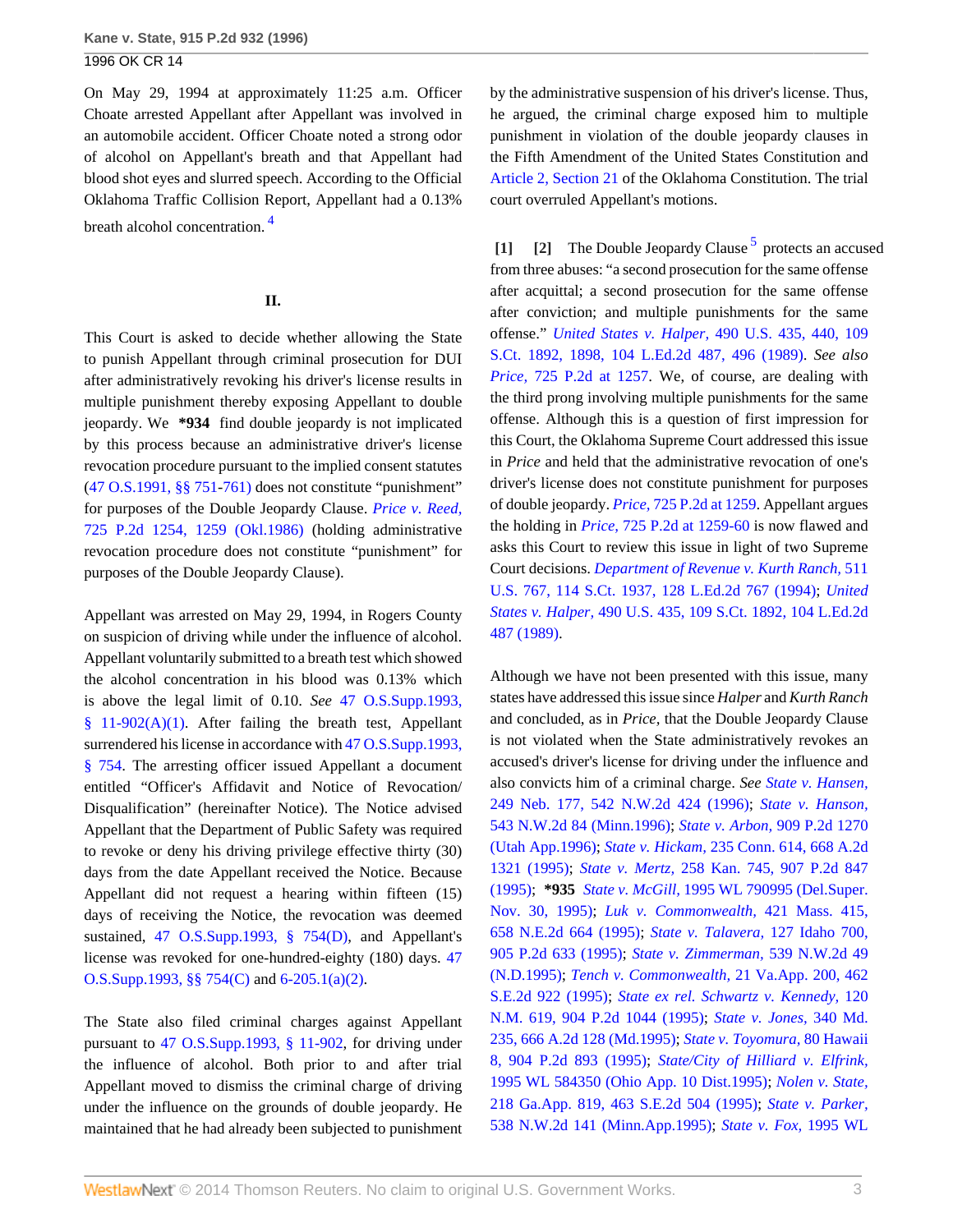[559000 \(Conn.Super.1995\);](http://www.westlaw.com/Link/Document/FullText?findType=Y&serNum=1995191783&pubNum=0000999&originationContext=document&vr=3.0&rs=cblt1.0&transitionType=DocumentItem&contextData=(sc.Search)) *[People v. McLees,](http://www.westlaw.com/Link/Document/FullText?findType=Y&serNum=1995180680&pubNum=602&originationContext=document&vr=3.0&rs=cblt1.0&transitionType=DocumentItem&contextData=(sc.Search))* 166 Misc.2d [260, 631 N.Y.S.2d 990 \(1995\)](http://www.westlaw.com/Link/Document/FullText?findType=Y&serNum=1995180680&pubNum=602&originationContext=document&vr=3.0&rs=cblt1.0&transitionType=DocumentItem&contextData=(sc.Search)); *[Baldwin v. Department of](http://www.westlaw.com/Link/Document/FullText?findType=Y&serNum=1995134841&pubNum=3484&originationContext=document&vr=3.0&rs=cblt1.0&transitionType=DocumentItem&contextData=(sc.Search)) Motor Vehicles,* [35 Cal.App.4th 1630, 42 Cal.Rptr.2d 422](http://www.westlaw.com/Link/Document/FullText?findType=Y&serNum=1995134841&pubNum=3484&originationContext=document&vr=3.0&rs=cblt1.0&transitionType=DocumentItem&contextData=(sc.Search)) [\(Cal.App. 1 Dist.1995\)](http://www.westlaw.com/Link/Document/FullText?findType=Y&serNum=1995134841&pubNum=3484&originationContext=document&vr=3.0&rs=cblt1.0&transitionType=DocumentItem&contextData=(sc.Search)); *[State v. Schwander,](http://www.westlaw.com/Link/Document/FullText?findType=Y&serNum=1995148448&pubNum=0000999&originationContext=document&vr=3.0&rs=cblt1.0&transitionType=DocumentItem&contextData=(sc.Search))* 1995 WL 413248 [\(Del.Super.1995\)](http://www.westlaw.com/Link/Document/FullText?findType=Y&serNum=1995148448&pubNum=0000999&originationContext=document&vr=3.0&rs=cblt1.0&transitionType=DocumentItem&contextData=(sc.Search)); *State v. Savard,* [659 A.2d 1265 \(Me.1995\)](http://www.westlaw.com/Link/Document/FullText?findType=Y&serNum=1995128378&pubNum=162&originationContext=document&vr=3.0&rs=cblt1.0&transitionType=DocumentItem&contextData=(sc.Search)); *State v. Higa,* [79 Hawaii 1, 897 P.2d 928 \(1995\);](http://www.westlaw.com/Link/Document/FullText?findType=Y&serNum=1995110299&pubNum=661&originationContext=document&vr=3.0&rs=cblt1.0&transitionType=DocumentItem&contextData=(sc.Search)) *[State v.](http://www.westlaw.com/Link/Document/FullText?findType=Y&serNum=1995064179&pubNum=595&originationContext=document&vr=3.0&rs=cblt1.0&transitionType=DocumentItem&contextData=(sc.Search)) Young,* [3 Neb.App. 539, 530 N.W.2d 269 \(1995\)](http://www.westlaw.com/Link/Document/FullText?findType=Y&serNum=1995064179&pubNum=595&originationContext=document&vr=3.0&rs=cblt1.0&transitionType=DocumentItem&contextData=(sc.Search)).

<span id="page-3-0"></span>**[\[3\]](#page-0-2)** In *Kennedy,* [904 P.2d at 1051-60,](http://www.westlaw.com/Link/Document/FullText?findType=Y&serNum=1995214787&pubNum=661&fi=co_pp_sp_661_1051&originationContext=document&vr=3.0&rs=cblt1.0&transitionType=DocumentItem&contextData=(sc.Search)#co_pp_sp_661_1051) the court thoroughly analyzed the multiple punishment issue currently before this Court in light of *Halper* and *Kurth Ranch.* The *Kennedy* court found that license revocation would constitute multiple punishment if: (1) the State subjected the defendant to separate proceedings; (2) the conduct precipitating the separate proceedings consisted of one offense; and (3) the penalties in each of the proceedings could be considered "punishment" for purposes of the Double Jeopardy Clause. *Kennedy,* [904 P.2d at 1051.](http://www.westlaw.com/Link/Document/FullText?findType=Y&serNum=1995214787&pubNum=661&fi=co_pp_sp_661_1051&originationContext=document&vr=3.0&rs=cblt1.0&transitionType=DocumentItem&contextData=(sc.Search)#co_pp_sp_661_1051) We agree and find that double jeopardy is invocable here only if the license revocation action was a *separate* proceeding which *punished* Appellant for the *same* offense as the criminal prosecution.

<span id="page-3-3"></span>Administrative revocation proceedings and criminal prosecutions are separate proceedings in Oklahoma. *[Price,](http://www.westlaw.com/Link/Document/FullText?findType=Y&serNum=1986135885&pubNum=661&fi=co_pp_sp_661_1259&originationContext=document&vr=3.0&rs=cblt1.0&transitionType=DocumentItem&contextData=(sc.Search)#co_pp_sp_661_1259)* [725 P.2d at 1259;](http://www.westlaw.com/Link/Document/FullText?findType=Y&serNum=1986135885&pubNum=661&fi=co_pp_sp_661_1259&originationContext=document&vr=3.0&rs=cblt1.0&transitionType=DocumentItem&contextData=(sc.Search)#co_pp_sp_661_1259) *Kennedy,* [904 P.2d at 1051](http://www.westlaw.com/Link/Document/FullText?findType=Y&serNum=1995214787&pubNum=661&fi=co_pp_sp_661_1051&originationContext=document&vr=3.0&rs=cblt1.0&transitionType=DocumentItem&contextData=(sc.Search)#co_pp_sp_661_1051). Typically, the administrative revocation proceeding and the criminal prosecution are parallel actions. The administrative civil action is pursued independently of the criminal prosecution and the two actions are tried at different times before different factfinders and the actions are resolved by separate judgments.<sup>[6](#page-5-5)</sup> The criminal prosecution exacts a personal penalty from a convicted defendant in the form of a fine or incarceration<sup>[7](#page-5-6)</sup> while the license revocation proceeding addresses an individual's continued fitness to hold a license. *Price,* [725 P.2d at 1259.](http://www.westlaw.com/Link/Document/FullText?findType=Y&serNum=1986135885&pubNum=661&fi=co_pp_sp_661_1259&originationContext=document&vr=3.0&rs=cblt1.0&transitionType=DocumentItem&contextData=(sc.Search)#co_pp_sp_661_1259) Accordingly, for purposes of double jeopardy analysis, criminal prosecutions for driving under the influence are separate proceedings from administrative license revocation actions.

<span id="page-3-5"></span><span id="page-3-4"></span><span id="page-3-1"></span>**[\[4\]](#page-0-3)** To determine whether the conduct precipitating the revocation proceeding and the criminal prosecution consists of one offense or two offenses, the *Kennedy* court applied the *Blockburger* test. [8](#page-5-7) If two statutes require proof of an element not contained in each other, the offenses are two separate crimes and double jeopardy does not bar multiple punishment. *Kennedy,* [904 P.2d at 1052](http://www.westlaw.com/Link/Document/FullText?findType=Y&serNum=1995214787&pubNum=661&fi=co_pp_sp_661_1052&originationContext=document&vr=3.0&rs=cblt1.0&transitionType=DocumentItem&contextData=(sc.Search)#co_pp_sp_661_1052). Pursuant to [47](http://www.westlaw.com/Link/Document/FullText?findType=L&pubNum=1000165&cite=OKSTT47S754&originatingDoc=I2f6135b3f57c11d9bf60c1d57ebc853e&refType=LQ&originationContext=document&vr=3.0&rs=cblt1.0&transitionType=DocumentItem&contextData=(sc.Search)) [O.S.Supp.1993, § 754\(C\),](http://www.westlaw.com/Link/Document/FullText?findType=L&pubNum=1000165&cite=OKSTT47S754&originatingDoc=I2f6135b3f57c11d9bf60c1d57ebc853e&refType=LQ&originationContext=document&vr=3.0&rs=cblt1.0&transitionType=DocumentItem&contextData=(sc.Search)) the Commissioner of Public Safety shall revoke the driver's license of an accused upon receipt of a written breath test report reflecting that the arrested person

had an alcohol concentration of ten-hundredths (0.10) or more accompanied by a sworn report from a law enforcement officer that he had reasonable grounds to believe the arrested person had been driving while under the influence of alcohol. The DUI statute, [47 O.S.Supp.1993, § 11-902\(A\)\(1\)](http://www.westlaw.com/Link/Document/FullText?findType=L&pubNum=1000165&cite=OKSTT47S11-902&originatingDoc=I2f6135b3f57c11d9bf60c1d57ebc853e&refType=LQ&originationContext=document&vr=3.0&rs=cblt1.0&transitionType=DocumentItem&contextData=(sc.Search)), provides that a person may be convicted of driving while under the influence of alcohol if the person is shown to have operated a motor vehicle and **\*936** had a breath alcohol concentration of ten-hundredths (0.10) or more. The elements of these two offenses are identical.

<span id="page-3-2"></span>**[\[5\]](#page-0-4)** Finding that the actions are separate and that the criminal prosecution of DUI is based on the same offense underlying the driver's license revocation, we must decide whether license revocation constitutes punishment in light of *Halper* and *Kurth Ranch.* In *Halper,* [490 U.S. at 446, 109 S.Ct. at](http://www.westlaw.com/Link/Document/FullText?findType=Y&serNum=1989072195&pubNum=708&fi=co_pp_sp_708_1900&originationContext=document&vr=3.0&rs=cblt1.0&transitionType=DocumentItem&contextData=(sc.Search)#co_pp_sp_708_1900) [1900,](http://www.westlaw.com/Link/Document/FullText?findType=Y&serNum=1989072195&pubNum=708&fi=co_pp_sp_708_1900&originationContext=document&vr=3.0&rs=cblt1.0&transitionType=DocumentItem&contextData=(sc.Search)#co_pp_sp_708_1900) the Supreme Court addressed "whether and under what circumstances a civil penalty may constitute punishment for the purposes of the Double Jeopardy Clause." The *Halper* Court explained:

This constitutional [double jeopardy] protection is intrinsically personal. Its violation can be identified only by assessing the character of the actual sanctions imposed on the individual by the machinery of the state.

In making this assessment, the labels "criminal" and "civil" are not of paramount importance. It is commonly understood that civil proceedings may advance punitive as well as remedial goals, and, conversely, that both punitive and remedial goals may be served by criminal penalties.... To that end, the determination whether a given civil sanction constitutes punishment in the relevant sense requires a particularized assessment of the penalty imposed and the purposes that the penalty may fairly be said to serve. Simply put, a civil as well as criminal sanction constitutes punishment when the sanction as applied in the individual case serves the goals of punishment.

These goals are familiar. We have recognized in other contexts that punishment serves the twin aims of retribution and deterrence.... From these premises, it follows that a civil sanction that cannot fairly be said solely to serve a remedial purpose, but rather can only be explained as also serving either retributive or deterrent purposes, is punishment.... We therefore hold that under the Double Jeopardy Clause a defendant who already has been punished in a criminal prosecution may not be subjected to an additional civil sanction to the extent that the second sanction may not fairly be characterized as remedial, but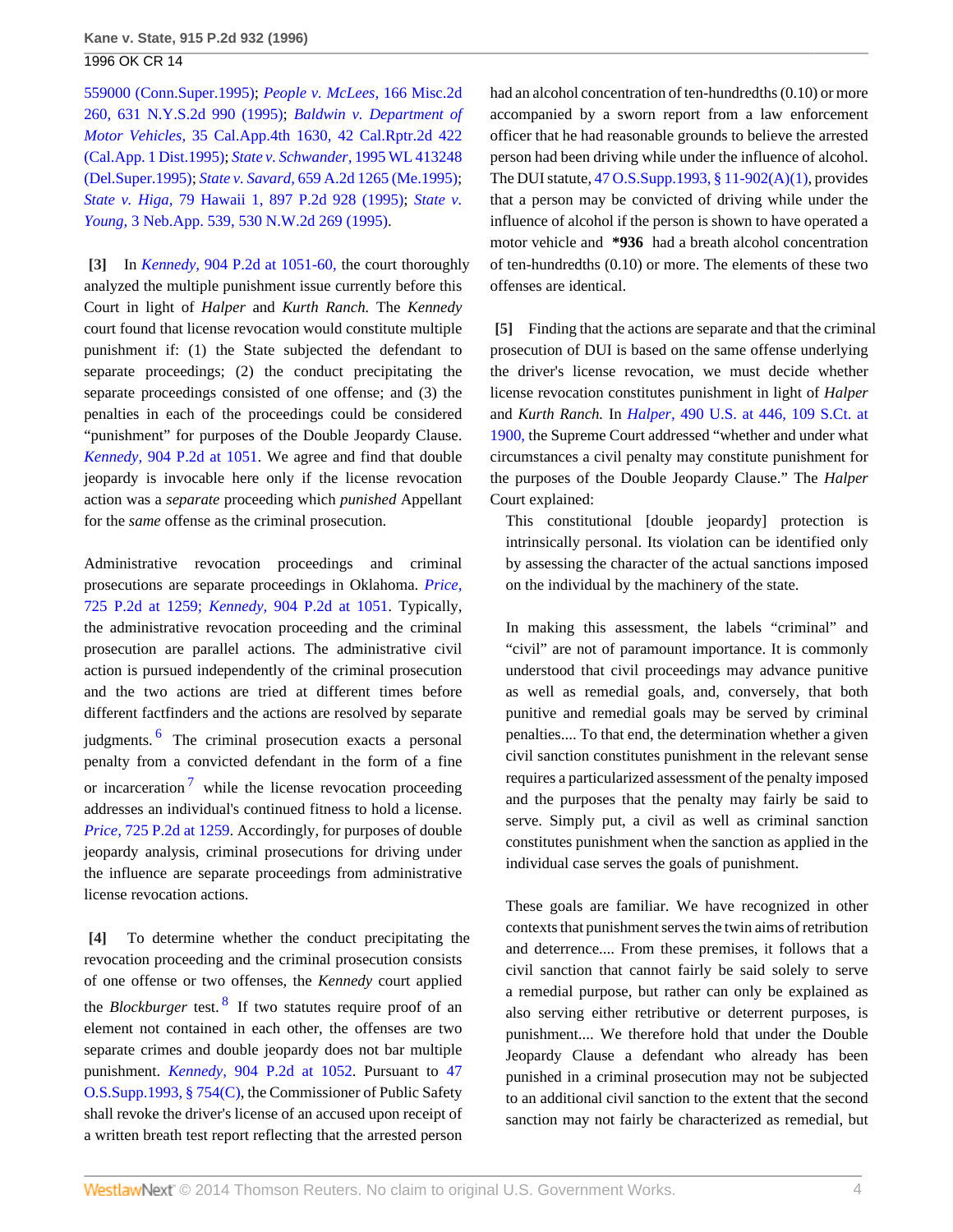only as a deterrent or retribution. (citations and footnotes omitted)

#### *Halper,* [490 U.S. at 447-49, 109 S.Ct. at 1901-02](http://www.westlaw.com/Link/Document/FullText?findType=Y&serNum=1989072195&pubNum=708&fi=co_pp_sp_708_1901&originationContext=document&vr=3.0&rs=cblt1.0&transitionType=DocumentItem&contextData=(sc.Search)#co_pp_sp_708_1901).

In *Halper,* the manager of a medical services provider company presented sixty-five (65) false claims to Medicare which caused the government to overpay the provider \$585. *Halper,* [490 U.S. at 437, 109 S.Ct. at 1895-96](http://www.westlaw.com/Link/Document/FullText?findType=Y&serNum=1989072195&pubNum=708&fi=co_pp_sp_708_1895&originationContext=document&vr=3.0&rs=cblt1.0&transitionType=DocumentItem&contextData=(sc.Search)#co_pp_sp_708_1895). The manager was convicted of sixty-five (65) counts of filing false claims, [18 U.S.C. § 287 \(1988\),](http://www.westlaw.com/Link/Document/FullText?findType=L&pubNum=1000546&cite=18USCAS287&originatingDoc=I2f6135b3f57c11d9bf60c1d57ebc853e&refType=LQ&originationContext=document&vr=3.0&rs=cblt1.0&transitionType=DocumentItem&contextData=(sc.Search)) was sentenced to two years imprisonment and a fine of \$5,000.00. *Id.* The government then filed suit against the manager under a similar civil false claims statute, [31 U.S.C. §§ 3729](http://www.westlaw.com/Link/Document/FullText?findType=L&pubNum=1000546&cite=31USCAS3729&originatingDoc=I2f6135b3f57c11d9bf60c1d57ebc853e&refType=LQ&originationContext=document&vr=3.0&rs=cblt1.0&transitionType=DocumentItem&contextData=(sc.Search))-[3731 \(1982 & Supp. II](http://www.westlaw.com/Link/Document/FullText?findType=L&pubNum=1000546&cite=31USCAS3731&originatingDoc=I2f6135b3f57c11d9bf60c1d57ebc853e&refType=LQ&originationContext=document&vr=3.0&rs=cblt1.0&transitionType=DocumentItem&contextData=(sc.Search)) [1984\)](http://www.westlaw.com/Link/Document/FullText?findType=L&pubNum=1000546&cite=31USCAS3731&originatingDoc=I2f6135b3f57c11d9bf60c1d57ebc853e&refType=LQ&originationContext=document&vr=3.0&rs=cblt1.0&transitionType=DocumentItem&contextData=(sc.Search)), seeking fines of \$2,000.00 per count, i.e. \$130,000.00. *Id.* at 438, [109 S.Ct. at 1896.](http://www.westlaw.com/Link/Document/FullText?findType=Y&serNum=1989072195&pubNum=708&fi=co_pp_sp_708_1896&originationContext=document&vr=3.0&rs=cblt1.0&transitionType=DocumentItem&contextData=(sc.Search)#co_pp_sp_708_1896) The *Halper* court found the \$130,000.00 penalty was "a sanction overwhelmingly disproportionate to the damages" caused by the manager's filing of false claims since the penalty bore "no rational relation to the goal of compensating the government for its loss." *Id.* [at 449, 452, 109 S.Ct. at 1902, 1903](http://www.westlaw.com/Link/Document/FullText?findType=Y&serNum=1989072195&pubNum=708&fi=co_pp_sp_708_1902&originationContext=document&vr=3.0&rs=cblt1.0&transitionType=DocumentItem&contextData=(sc.Search)#co_pp_sp_708_1902). The *Halper* court acknowledged its rule was one for the rare case and the inquiry would not be an exact pursuit. *Id.* at 449, 109 S.Ct. at 1092.

In *Kurth Ranch,* [511 U.S. at ----, 114 S.Ct. at 1948,](http://www.westlaw.com/Link/Document/FullText?findType=Y&serNum=1994122595&pubNum=708&fi=co_pp_sp_708_1948&originationContext=document&vr=3.0&rs=cblt1.0&transitionType=DocumentItem&contextData=(sc.Search)#co_pp_sp_708_1948) the Court held that Montana's drug tax constituted a second punishment under the Double Jeopardy Clause. The Montana Department of Revenue attempted to collect almost \$900,000.00 in taxes on marijuana plants, harvested marijuana, hash tar and hash oil, interest, and penalties. *Id.* [at ----, 114 S.Ct. at 1942](http://www.westlaw.com/Link/Document/FullText?findType=Y&serNum=1994122595&pubNum=708&fi=co_pp_sp_708_1942&originationContext=document&vr=3.0&rs=cblt1.0&transitionType=DocumentItem&contextData=(sc.Search)#co_pp_sp_708_1942). The Court focused its inquiry on whether Montana's drug tax had punitive characteristics that subjected it to the constraints of the Double Jeopardy Clause. *Id.* [at ----, 114 S.Ct. at 1945](http://www.westlaw.com/Link/Document/FullText?findType=Y&serNum=1994122595&pubNum=708&fi=co_pp_sp_708_1945&originationContext=document&vr=3.0&rs=cblt1.0&transitionType=DocumentItem&contextData=(sc.Search)#co_pp_sp_708_1945). The Court found the tax punitive because of its high rate, its deterrent intent, its conditioning upon the commission of a crime, and its levy on goods that the taxpayer neither owned nor possessed when the tax was imposed. The Court concluded that the tax, imposed on criminals and no others, departed so far from normal revenue laws that it constituted punishment. **\*937** *Id.* [at ----, 114 S.Ct. at 1946-48.](http://www.westlaw.com/Link/Document/FullText?findType=Y&serNum=1994122595&pubNum=708&fi=co_pp_sp_708_1946&originationContext=document&vr=3.0&rs=cblt1.0&transitionType=DocumentItem&contextData=(sc.Search)#co_pp_sp_708_1946) The Court concluded that the *Halper* method of determining whether the exaction was remedial or punitive did not work in the case of a tax statute. *Id.* at ----, [114 S.Ct. at 1948.](http://www.westlaw.com/Link/Document/FullText?findType=Y&serNum=1994122595&pubNum=708&fi=co_pp_sp_708_1948&originationContext=document&vr=3.0&rs=cblt1.0&transitionType=DocumentItem&contextData=(sc.Search)#co_pp_sp_708_1948)

<span id="page-4-2"></span><span id="page-4-1"></span><span id="page-4-0"></span>**[\[6\]](#page-0-5) [\[7\]](#page-1-0) [\[8\]](#page-1-1)** Just as the *Halper* method was inappropriate when reviewing tax statutes, it is likewise inappropriate to determine whether a nonmonetary civil penalty such as license revocation is punishment. *Kennedy,* [904 P.2d at](http://www.westlaw.com/Link/Document/FullText?findType=Y&serNum=1995214787&pubNum=661&fi=co_pp_sp_661_1055&originationContext=document&vr=3.0&rs=cblt1.0&transitionType=DocumentItem&contextData=(sc.Search)#co_pp_sp_661_1055)

[1055](http://www.westlaw.com/Link/Document/FullText?findType=Y&serNum=1995214787&pubNum=661&fi=co_pp_sp_661_1055&originationContext=document&vr=3.0&rs=cblt1.0&transitionType=DocumentItem&contextData=(sc.Search)#co_pp_sp_661_1055). Although *Halper* does not apply, its principles are instructive. *Id.* To determine whether the revocation of a driver's license is punishment for double jeopardy purposes, one must review the purposes the revocation serves. *Id.* If the revocation may be fairly characterized only as a deterrent or as retribution, then it is punishment. If the revocation may be fairly characterized as remedial, then it is not punishment for double jeopardy purposes. *Id.* In order to ascertain whether license revocation is punitive, this Court must look at the purposes that the revocation serves rather than the effect of the revocation on a defendant. *Id.* [at 1056.](http://www.westlaw.com/Link/Document/FullText?findType=Y&serNum=1995214787&originationContext=document&vr=3.0&rs=cblt1.0&transitionType=DocumentItem&contextData=(sc.Search)) *See also [Kurth Ranch,](http://www.westlaw.com/Link/Document/FullText?findType=Y&serNum=1994122595&pubNum=708&fi=co_pp_sp_708_1945&originationContext=document&vr=3.0&rs=cblt1.0&transitionType=DocumentItem&contextData=(sc.Search)#co_pp_sp_708_1945)* [511 U.S. at ---- n. 14, 114 S.Ct. at 1945 n. 14](http://www.westlaw.com/Link/Document/FullText?findType=Y&serNum=1994122595&pubNum=708&fi=co_pp_sp_708_1945&originationContext=document&vr=3.0&rs=cblt1.0&transitionType=DocumentItem&contextData=(sc.Search)#co_pp_sp_708_1945) (*quoting [Halper,](http://www.westlaw.com/Link/Document/FullText?findType=Y&serNum=1989072195&pubNum=708&fi=co_pp_sp_708_1901&originationContext=document&vr=3.0&rs=cblt1.0&transitionType=DocumentItem&contextData=(sc.Search)#co_pp_sp_708_1901)* [490 U.S. at 447 n. 7, 109 S.Ct. at 1901 n. 7\).](http://www.westlaw.com/Link/Document/FullText?findType=Y&serNum=1989072195&pubNum=708&fi=co_pp_sp_708_1901&originationContext=document&vr=3.0&rs=cblt1.0&transitionType=DocumentItem&contextData=(sc.Search)#co_pp_sp_708_1901)

<span id="page-4-5"></span><span id="page-4-4"></span><span id="page-4-3"></span>**[\[9\]](#page-1-2) [\[10\]](#page-1-3) [\[11\]](#page-1-4)** The Oklahoma state government regulates the activity of driving on the state's highways in the interest of the public's safety and general welfare. "The operation of a motor vehicle on a public highway is not a natural, absolute right, but a conditional privilege which may be granted, suspended, or revoked under the police power of the state." *[Robertson v. State ex rel. Lester,](http://www.westlaw.com/Link/Document/FullText?findType=Y&serNum=1972125868&pubNum=661&fi=co_pp_sp_661_1101&originationContext=document&vr=3.0&rs=cblt1.0&transitionType=DocumentItem&contextData=(sc.Search)#co_pp_sp_661_1101)* 501 P.2d 1099, [1101 \(Okl.1972\)](http://www.westlaw.com/Link/Document/FullText?findType=Y&serNum=1972125868&pubNum=661&fi=co_pp_sp_661_1101&originationContext=document&vr=3.0&rs=cblt1.0&transitionType=DocumentItem&contextData=(sc.Search)#co_pp_sp_661_1101) *See also Carl v. State,* [909 P.2d 1196](http://www.westlaw.com/Link/Document/FullText?findType=Y&serNum=1996027906&pubNum=661&originationContext=document&vr=3.0&rs=cblt1.0&transitionType=DocumentItem&contextData=(sc.Search)) [\(Okl.App.1995\).](http://www.westlaw.com/Link/Document/FullText?findType=Y&serNum=1996027906&pubNum=661&originationContext=document&vr=3.0&rs=cblt1.0&transitionType=DocumentItem&contextData=(sc.Search)) A driver's license is not a contract or a property right. *Robertson,* [501 P.2d at 1101](http://www.westlaw.com/Link/Document/FullText?findType=Y&serNum=1972125868&pubNum=661&fi=co_pp_sp_661_1101&originationContext=document&vr=3.0&rs=cblt1.0&transitionType=DocumentItem&contextData=(sc.Search)#co_pp_sp_661_1101). Moreover, "[t]he privilege is granted to those who are qualified, who comply with reasonable police power requirements in the interest of public safety and welfare, and is withheld from those who do not." *Id.*

Suspension of an individual's license to drive based on the failure of a chemical test for blood alcohol content serves the legitimate nonpunitive purpose of protecting the public from the dangers presented by drunk drivers and helps enforce regulatory compliance with the laws governing the licensed activity of driving. *Kennedy,* [904 P.2d at 1057](http://www.westlaw.com/Link/Document/FullText?findType=Y&serNum=1995214787&pubNum=661&fi=co_pp_sp_661_1057&originationContext=document&vr=3.0&rs=cblt1.0&transitionType=DocumentItem&contextData=(sc.Search)#co_pp_sp_661_1057) and cases cited therein. By revoking a conditionally granted license because of non-compliance with the conditions governing its issuance, the government protects the public from licensees who are unfit to participate in the regulated activity. *[Id.](http://www.westlaw.com/Link/Document/FullText?findType=Y&serNum=1995214787&originationContext=document&vr=3.0&rs=cblt1.0&transitionType=DocumentItem&contextData=(sc.Search))* [at 1056](http://www.westlaw.com/Link/Document/FullText?findType=Y&serNum=1995214787&originationContext=document&vr=3.0&rs=cblt1.0&transitionType=DocumentItem&contextData=(sc.Search)) and cases cited therein. As the *Price* court stated, "[t]he state's interest [in license revocation] is to foster safety by temporarily removing from public thoroughfares those licensees who have exhibited dangerous or erratic behavior." *Price,* [725 P.2d at 1260](http://www.westlaw.com/Link/Document/FullText?findType=Y&serNum=1986135885&pubNum=661&fi=co_pp_sp_661_1260&originationContext=document&vr=3.0&rs=cblt1.0&transitionType=DocumentItem&contextData=(sc.Search)#co_pp_sp_661_1260). Because the administrative driver's license revocation provision of the implied consent statutes may be fairly characterized as remedial, license revocation is not punishment for purposes of the Double Jeopardy Clause. *Id.* [at 1259.](http://www.westlaw.com/Link/Document/FullText?findType=Y&serNum=1986135885&originationContext=document&vr=3.0&rs=cblt1.0&transitionType=DocumentItem&contextData=(sc.Search)) Accordingly, we hold that Appellant was not subjected to double jeopardy because the administrative